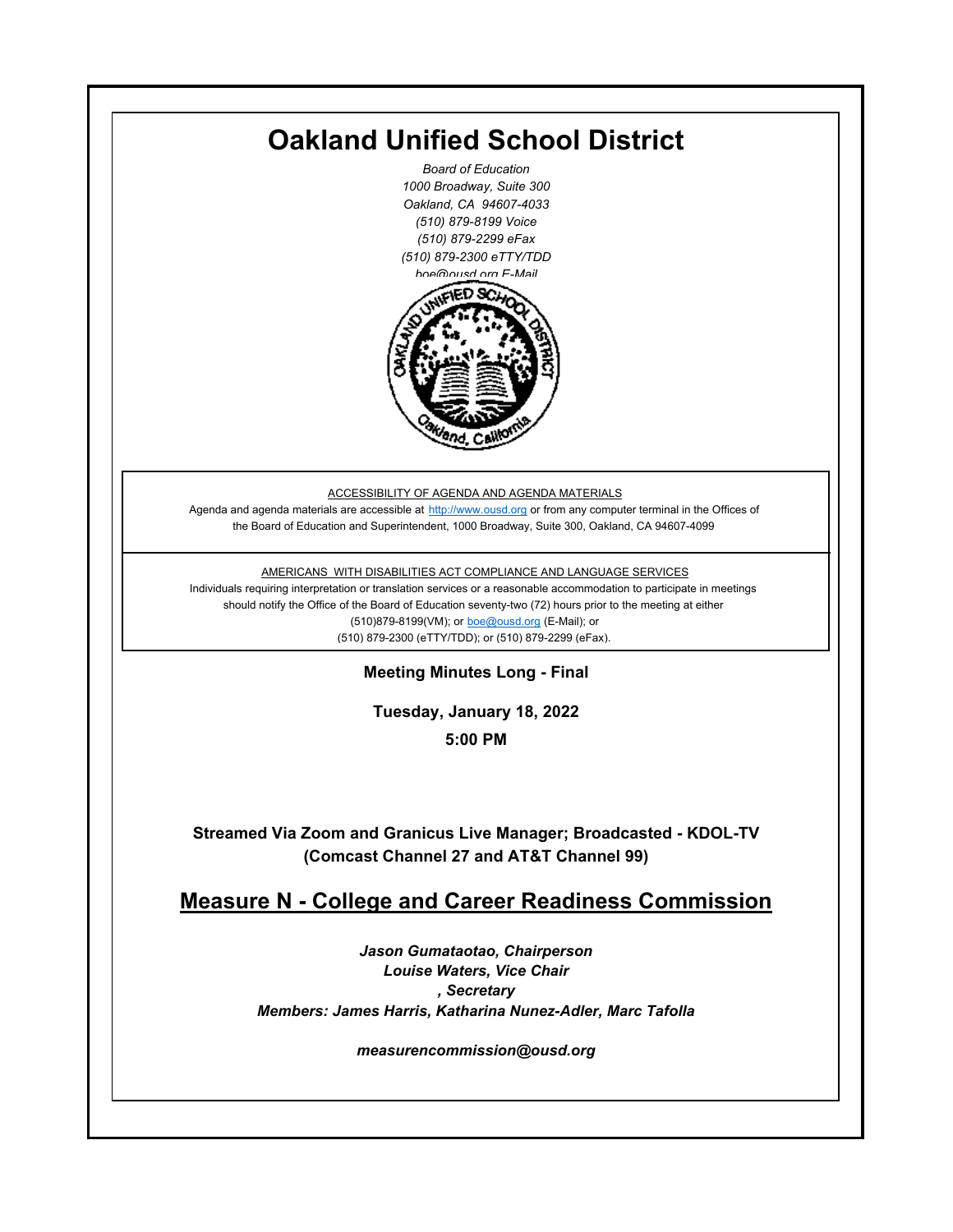LEY CUMPLIMIENTO PARA AMERICANOS CON DISCAPACIDADES Y SERVICIO DE IDIOMAS Personas que requieran servicios de traducción o interpretación o facilidades razonables para participar en juntas deberán notificar a la Oficina de la Mesa Directiva de Educación setenta y dos (72) horas antes de la junta ya sea al (510)879-8199(VM); o boe@ousd.org (E-Mail); o (510) 879-2300 (eTTY/TDD); o (510) 879-2299 (eFax).

#### 美国残障人士法案條例遵守及語言服務

個别人士需要傳譯及翻譯服務或有合理安排去參與會議的應該在舉行會議之前的七十二 (72) 小時通知教育委員 會。請致電(510)879-8199(留言);或 boe@ousd.org (電郵) ;或(510) 879-2300 (電子文字電話/聽障專用電信 設備 (eTTY/TDD));或(510)879-2299(電子圖文傳真 (eFax))。

### TUÂN HÀNH ĐẠO LUẬT NGƯỜI MỸ KHUYẾT TẤT VÀ DỊCH THUẬT

Những người nào cần thông ngôn hay phiên dịch hay một sắp xếp hợp lý nào để tham gia các buổi họp phải thông báo Văn phòng của Hội đồng Giáo dục bảy mươi hai (72) tiếng đồng hồ trước buổi họp, số điện thoại (510)879-8199 (VM); hay là boe@ousd.org (E-Mail); hay là (510) 879-2300 (eTTY/TDD); hay là số (510) 879-2299 (eFax).

# សេវាបកប្រែភាសា និងការអនុលោមតាមច្បាប់ជនជាតិអាមេរិកាំងពិការ

អកណាដែលតេវការសេវាបកប្រែភាសាដោយផ្ទាល់មាត់ ឬជាលាយលក្ខអក្សរ ឬត្រូវការការជួយសម្រះសម្រលយ៉ាងសមរម្យ មយ ដើម្បីចលរមកងកិច្ចប្រជុំនានានោះ ត្រូវផ្តល់ដំណឹងទៅកាន់ទីការិយាល័យនៃក្រមប្រឹក្សាអប់រំ ឱ្យបានចិតសិបពី (72) ម៉ោង ម្មនកិច្ចប្រជុំ តាមរយៈទូរស័ព្ទ:លេខ (<u>510) 879-8199</u> បុតាមរយៈអ៊ីមែល <u>boe@ousd.org</u> បុទ្**រ**ស័ព្ទ eTTY/TDD លេខ (510) 879-2300 ប៊ូទ្មិសារលេខ (510) 879-2299។

الامتثال لقانون الأمريكيين نو ي الإعاقات (ADA) وتوفير الخدمات اللغوية من يحتاج إلى خدمات التر جمة المكتوبة أو خدمات التر جمة الفورية أو الترتيبات التيسيرية المعفّولة لكي يساهم في الإجتماعات فالمرجو منه إبلاغ مكتب إدارة التعليم إثنين وسبعين (72) ساعة قبل الإجتماع بوسيلة من الوسائل التالية: البريد الإلكتروني: 510.879.2299 boe@ousd.org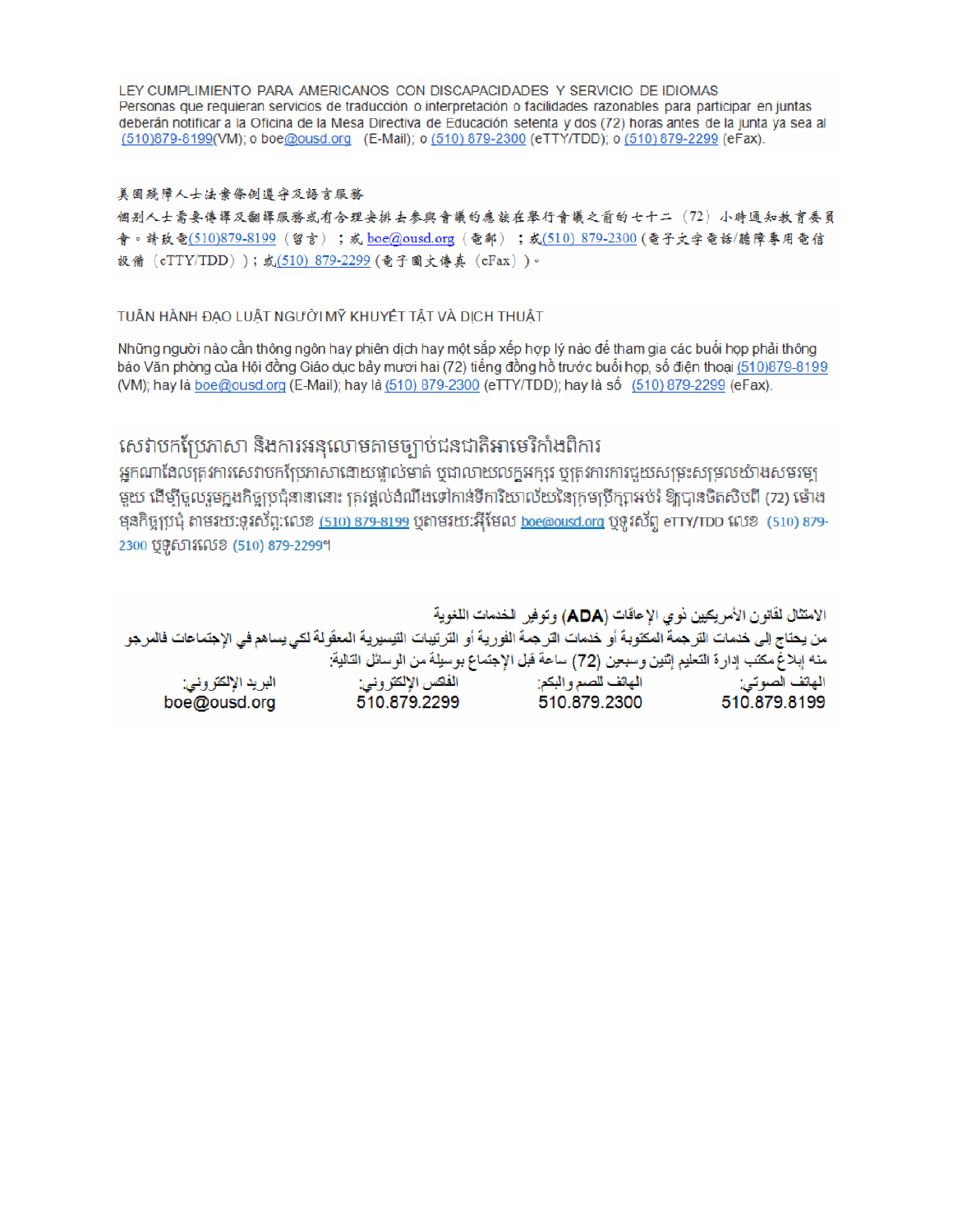# **NOTICE – EXCLUSIVELY VIRTUAL MEETING**

# **NOTICE – EXCLUSIVELY VIRTUAL MEETING (CONTINUED)**

### **A. Call to Order**

*Chairperson Jason Gumataotao called the meeting to order at 5:01 P.M.*

### **B. Roll Call**

Present 5 - Member Marc Tafolla Member James Harris Member Katharina Nunez-Adler Vice Chairperson Louise Waters Chairperson Jason Gumataotao

## **C. Speaker Request Cards/Modification(s) To Agenda**

*None*

### **D. Adoption of Commission Minutes**

*None*

## **E. High School Network Superintendent's Report**

| $E - 1$ | 22-0108 | <b>High School Network Superintendent's Report - January 18, 2022</b>                                                                                       |                                                                                        |  |
|---------|---------|-------------------------------------------------------------------------------------------------------------------------------------------------------------|----------------------------------------------------------------------------------------|--|
|         |         | Presentation to the Measure N Commission by the High School Network<br>Superintendent of Linked Learning Highlights from 1st Semester.                      |                                                                                        |  |
|         |         | <b>Attachments:</b>                                                                                                                                         | 22-0108 Presentation High School Network<br>Superintendent's Report - January 18, 2022 |  |
|         |         | Matin Abdel-Qawi, High School Network Superintendent, presented the<br>Linked Learning Highlights from 1st Semester report to the Commission and<br>Public. |                                                                                        |  |
|         |         |                                                                                                                                                             |                                                                                        |  |

*Public Speaker:*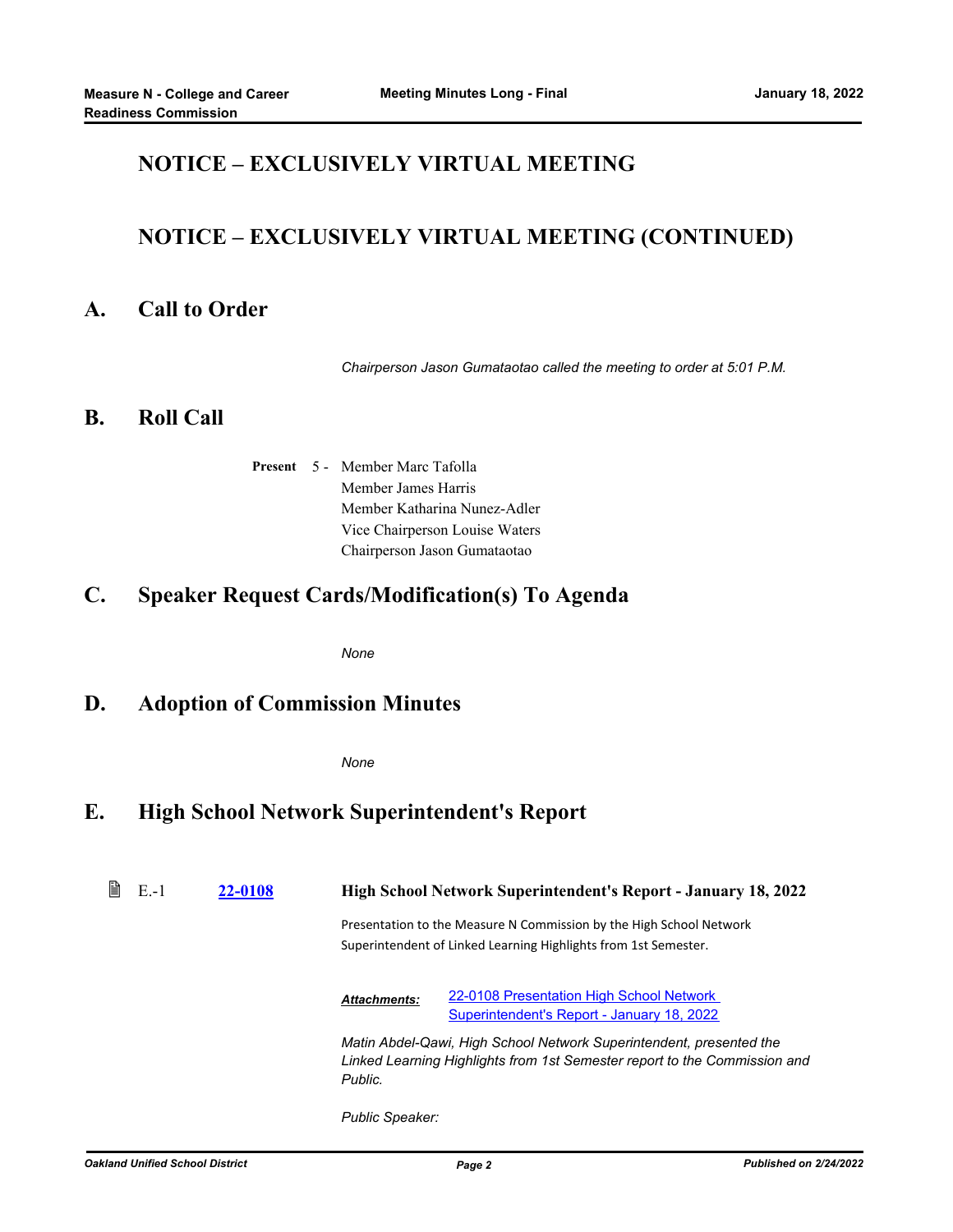*Assata Olugbala*

**Discussed**

# **F. Adoption of the Commission General Consent Report**

*Public Speaker:*

*Assata Olugbala*

| 閶<br>$F-1$ | 22-0115 | <b>Measure N Commission - 2021-2022 Budget Modification -</b><br><b>Coliseum College Preparatory Academy</b>                                                                                                                                                                                                                                                                                                                      |  |
|------------|---------|-----------------------------------------------------------------------------------------------------------------------------------------------------------------------------------------------------------------------------------------------------------------------------------------------------------------------------------------------------------------------------------------------------------------------------------|--|
|            |         | Approval by Measure N Commission of a 2021-2022 budget modification<br>request from Coliseum College Preparatory Academy transferring<br>\$8,000.00, from Supplies & Materials (no impact - no changes to the<br>pathway development) to Consultant Contracts, for a new total amount<br>of \$8,000.00, as stated in the justification section of the New or Revised<br>Strategic Action Section of the Budget Modification Form. |  |
|            |         | 22-0115 Measure N Commission - 2021-2022 Budget<br><b>Attachments:</b><br><b>Modification - Coliseum College Preparatory Academy</b>                                                                                                                                                                                                                                                                                              |  |
|            | Aye:    | A motion was made by Member Harris, seconded by Member Tafolla,<br>to Approve the Commission General Consent Report. The motion<br>carried by the following vote:<br>5 - Member Marc Tafolla<br>Member James Harris<br>Member Katharina Nunez-Adler<br>Vice Chairperson Louise Waters                                                                                                                                             |  |
|            |         | Chairperson Jason Gumataotao<br>Enactment No: 22-0134                                                                                                                                                                                                                                                                                                                                                                             |  |
|            |         | Adoption of the Commission Conqual Consent Depart                                                                                                                                                                                                                                                                                                                                                                                 |  |

## **Adoption of the Commission General Consent Report**

**A motion was made by Member Harris, seconded by Member Tafolla, to Approve the Commission General Consent Report. The motion carried by the following vote**

## **F1. Adoption of the Commission General Consent Report No. 2**

*Public Speaker(s):*

*Assata Olugbala*

| $\mathbb{B}$ F1.-1 | 21-2794 | <b>Measure N Commission - Aspire Golden State College</b>       |  |
|--------------------|---------|-----------------------------------------------------------------|--|
|                    |         | <b>Preparatory Academy - Carryover 2020-2021 Measure N Fund</b> |  |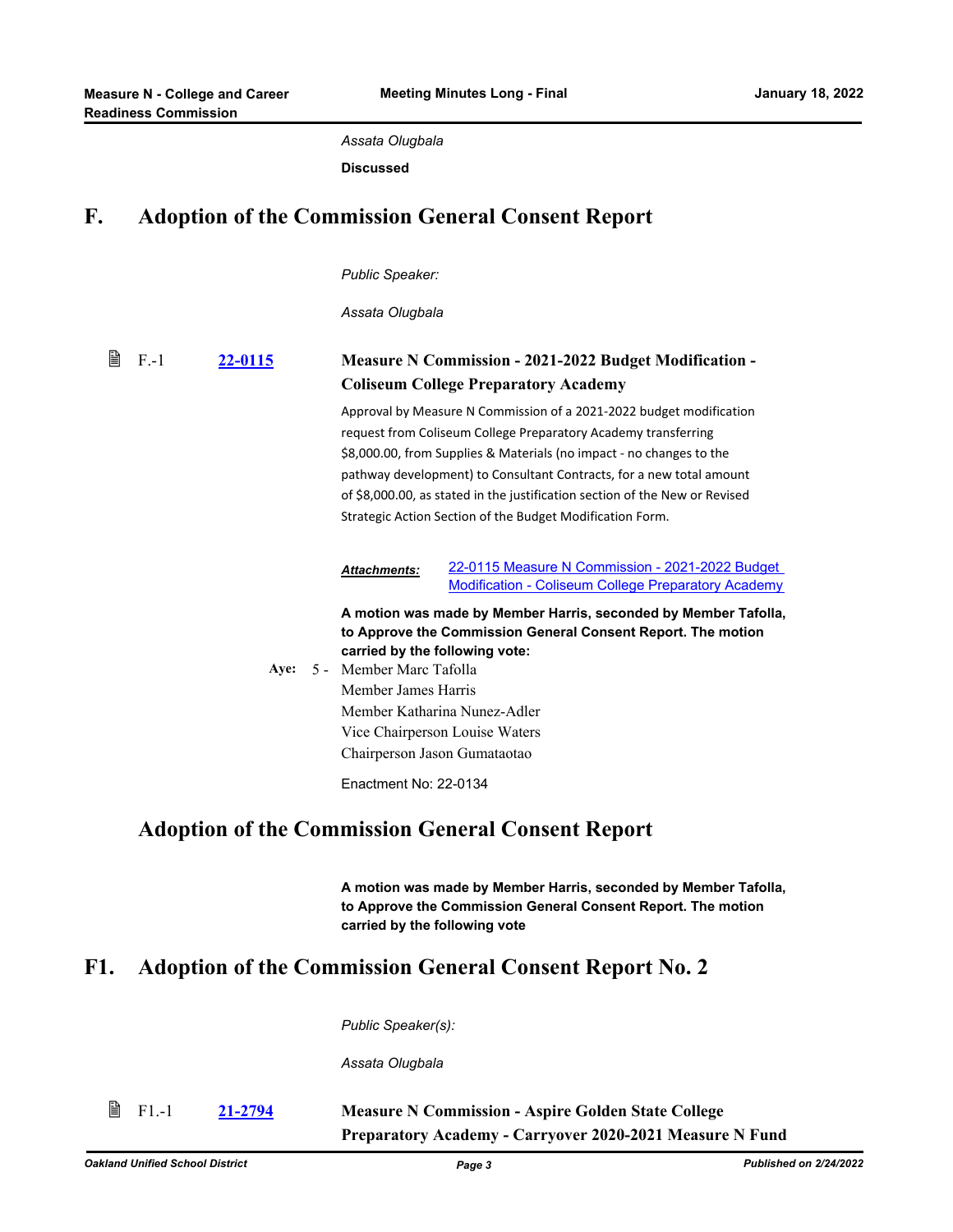#### **Balance and Plan**

Approval by Measure N Commission of Aspire Golden State College Preparatory Academy request to carryover Fiscal Year 2020-2021 Measure N Fund Balance and Plan, in the amount of \$53,678.65.

[21-2794 Measure N Commission - Aspire Golden State](http://ousd.legistar.com/gateway.aspx?M=F&ID=102012.pdf)  College Preparatory Academy - Carryover 2020-2021 Measure N Fund Balance and Plan *Attachments:*

**A motion was made by Vice Chairperson Waters, seconded by Member Harris, to Approve the Commission General Consent Report. The motion carried by the following vote:**

Aye: 5 - Member Marc Tafolla Member James Harris Member Katharina Nunez-Adler Vice Chairperson Louise Waters Chairperson Jason Gumataotao

Enactment No: 22-0135

## **Adoption of the Commission General Consent Report No. 2**

#### **A motion was made by Vice Chairperson Waters, seconded by Member Harris, to Approve the Commission General Consent Report. The motion carried by the following vote**

**Aye:** Member Marc Tafolla Member James Harris Member Katharina Nunez-Adler Vice Chairperson Louise Waters Chairperson Jason Gumataotao Ave:  $5 -$ 

### **G. Unfinished Business**

| $G-1$ | 21-2414 | <b>Measure N Commission - Scope of Work - Deadlines - 2020-2021</b><br>Audit                                                                                                                                    |
|-------|---------|-----------------------------------------------------------------------------------------------------------------------------------------------------------------------------------------------------------------|
|       |         | Continued discussion by Measure N Commission of Scope of Work and<br>Deadlines for 2020-2021 Measure N Audit.                                                                                                   |
|       |         | Stacey Blankenbaker, Coordinator, Measure N, introduced the District's<br>Controller, Ryan Nguyen. Mr. Nguyen stated that the Audit for Measure N<br>2020-2021 will be starting next week Thursday (1/20/2022). |
|       |         | No Speaker.                                                                                                                                                                                                     |
|       |         | <b>Discussed</b>                                                                                                                                                                                                |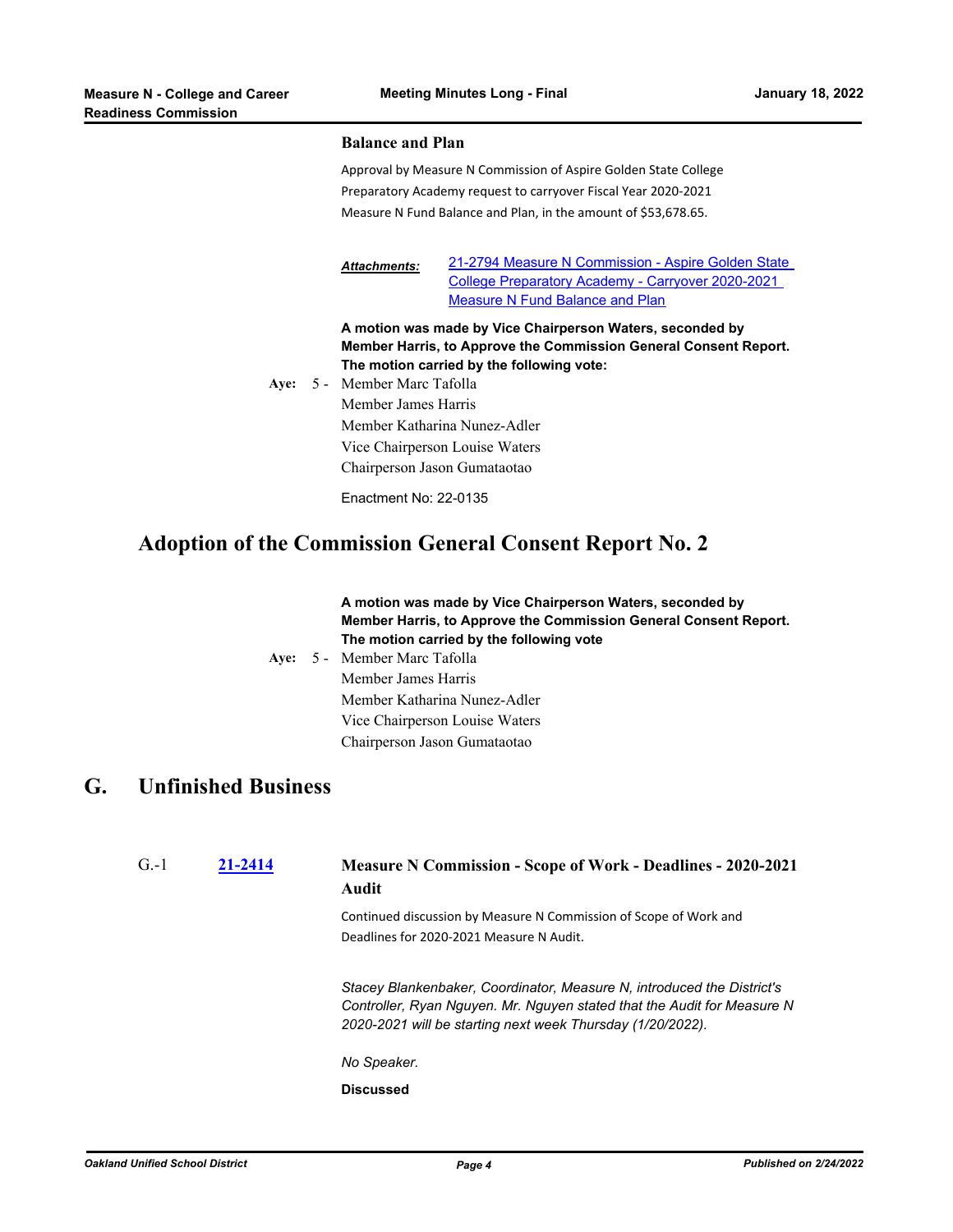## **H. New Business**

| B<br>$H.-1$ | 22-0109 | <b>Measure N Commission - 2022-23 Measure N Funding Allocations</b>                                                                                                                                                                                                                                                                                                                                                                                  |  |  |
|-------------|---------|------------------------------------------------------------------------------------------------------------------------------------------------------------------------------------------------------------------------------------------------------------------------------------------------------------------------------------------------------------------------------------------------------------------------------------------------------|--|--|
|             |         | - Education Improvement Plan Development - Timeline - Proposed                                                                                                                                                                                                                                                                                                                                                                                       |  |  |
|             |         | <b>Questions</b>                                                                                                                                                                                                                                                                                                                                                                                                                                     |  |  |
|             |         | Presentation to and discussion by Measure N Commission of 2022-2023<br>Measure N Funding Allocations and Education Improvement Plan (EIP)                                                                                                                                                                                                                                                                                                            |  |  |
|             |         |                                                                                                                                                                                                                                                                                                                                                                                                                                                      |  |  |
|             |         | Development:                                                                                                                                                                                                                                                                                                                                                                                                                                         |  |  |
|             |         | Timeline to Develop<br>$\blacksquare$                                                                                                                                                                                                                                                                                                                                                                                                                |  |  |
|             |         | Proposed Changes to EIP Questions                                                                                                                                                                                                                                                                                                                                                                                                                    |  |  |
|             |         | 22-0109 Measure N Commission - 2022-23 Measure N EIP -<br><b>Attachments:</b><br>Instructions for Budget Justifications (2/1/2022)<br>22-0109 Measure N Commission - Blank Template<br>2022-2023 Measure N EIP - 9th Grade Tab (2/1/2022)<br>22-0109 Measure N Commission - Blank Template<br>2022-2023 Measure N EIP - Pathway Tab (2/1/2022)<br>22-0109 Measure N Commission - Blank Template<br>2022-2023 Measure N EIP - Whole School (2/1/2022) |  |  |
|             |         | Stacey Blankenbaker, Coordinator, Measure N, presented the 2022-23<br>Measure N Funding Allocations - Education Improvement Plan Development -<br>Timeline - Proposed Questions to the Commission and Public.                                                                                                                                                                                                                                        |  |  |
|             |         | Public Speaker(s):                                                                                                                                                                                                                                                                                                                                                                                                                                   |  |  |
|             |         | Assata Olugbala<br><b>Ben Tapscott</b>                                                                                                                                                                                                                                                                                                                                                                                                               |  |  |
|             |         | <b>Discussed</b>                                                                                                                                                                                                                                                                                                                                                                                                                                     |  |  |
| 閶<br>$H.-2$ | 22-0116 | <b>Measure N Commission - Funding Allocations Comparison</b><br>2021-2022 & 2022-2023 - Alternative Education High Schools -<br><b>District High Schools - Charter High Schools</b>                                                                                                                                                                                                                                                                  |  |  |
|             |         | Discussion by Measure N Commission of funding allocations for<br>Alternative Education High Schools, District's High Schools, and Charter<br>High Schools.                                                                                                                                                                                                                                                                                           |  |  |
|             |         | 22-0116 Measure N Commission - Funding Allocations<br><b>Attachments:</b><br>Comparison 2021-2022 & 2022-2023 - Alternative Education<br>High Schools - District High Schools - Charter High Schools<br>(2/1/2022)                                                                                                                                                                                                                                   |  |  |
|             |         | Matin Abdel-Qawi, High School Network Superintendent, presented the<br>Funding Allocations Comparison 2021-2022 & 2022-2023 - Alternative<br>Education High Schools - District High Schools - Charter High Schools to the                                                                                                                                                                                                                            |  |  |

*Commission and Public.*